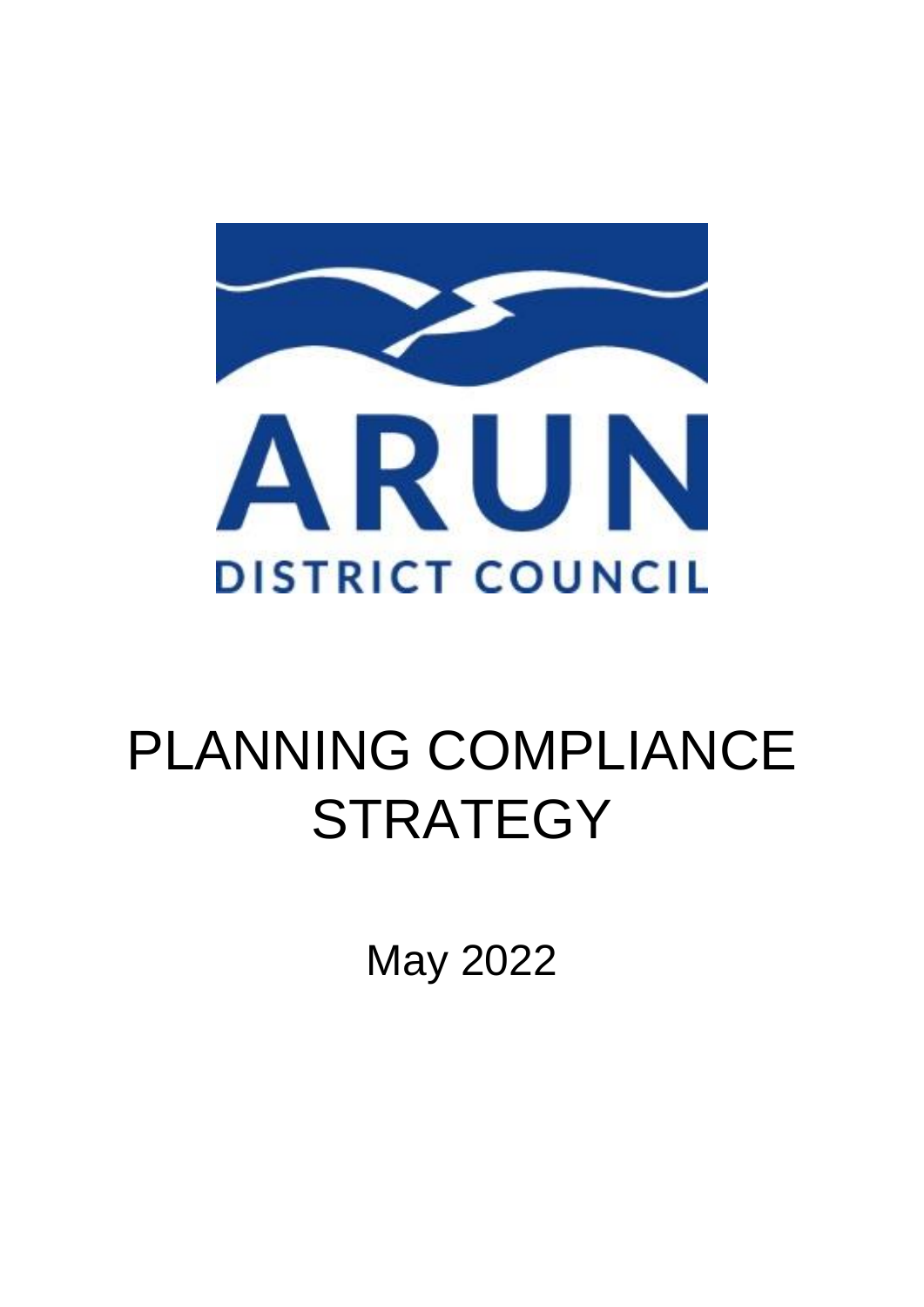# **1. Introduction**

Arun District Council are committed to providing an efficient, effective, and fit for purpose planning compliance service. This Compliance Strategy will explain how the service will be delivered and the extent of powers available to the Local Planning Authority in relation to breaches of planning control. This document replaces the Planning Compliance Strategy published in 2019.

# **2. The purpose of planning enforcement**

Planning laws and policies are designed to control development and use of land and buildings in the public interest. They cannot be used to protect the private interests of one person against the activities of another. The relevant legislation to these powers is contained primarily within the Town and Country Planning Act 1990 (as amended) and the Planning (Listed Building and Conservation Area) Act 1990. This legislation is supported by Government advice, including the National Planning Policy Framework (NPPF)<sup>1</sup> and the National Planning Practice Guidance (NPPG)<sup>2</sup>.

# **3. The Compliance Strategy comprises**

- Planning enforcement objectives
- Key principles
- General principles
- What is a breach of planning control?
- Reporting a breach
- Freedom of Information
- Case priority
- Investigating a breach of planning control
- Possible outcomes of the Council's planning investigation
- Monitoring of development for compliance
- Appendix 1 Types of formal enforcement action

### **4. Planning enforcement objectives**

Arun District Council recognises the importance of planning compliance to maintain the quality of the environment. The Council has established the following objectives: -

- To remedy **significant** harm caused by unauthorised development.
- Enforcement action is discretionary, and local planning authorities should act proportionately in responding to breaches of planning control and take action where appropriate.

**.** 

<sup>1</sup> https://www.gov.uk/government/uploads/system/uploads/attachment\_data/file/6077/2116950.pdf

<sup>2</sup> http://planningguidance.planningportal.gov.uk/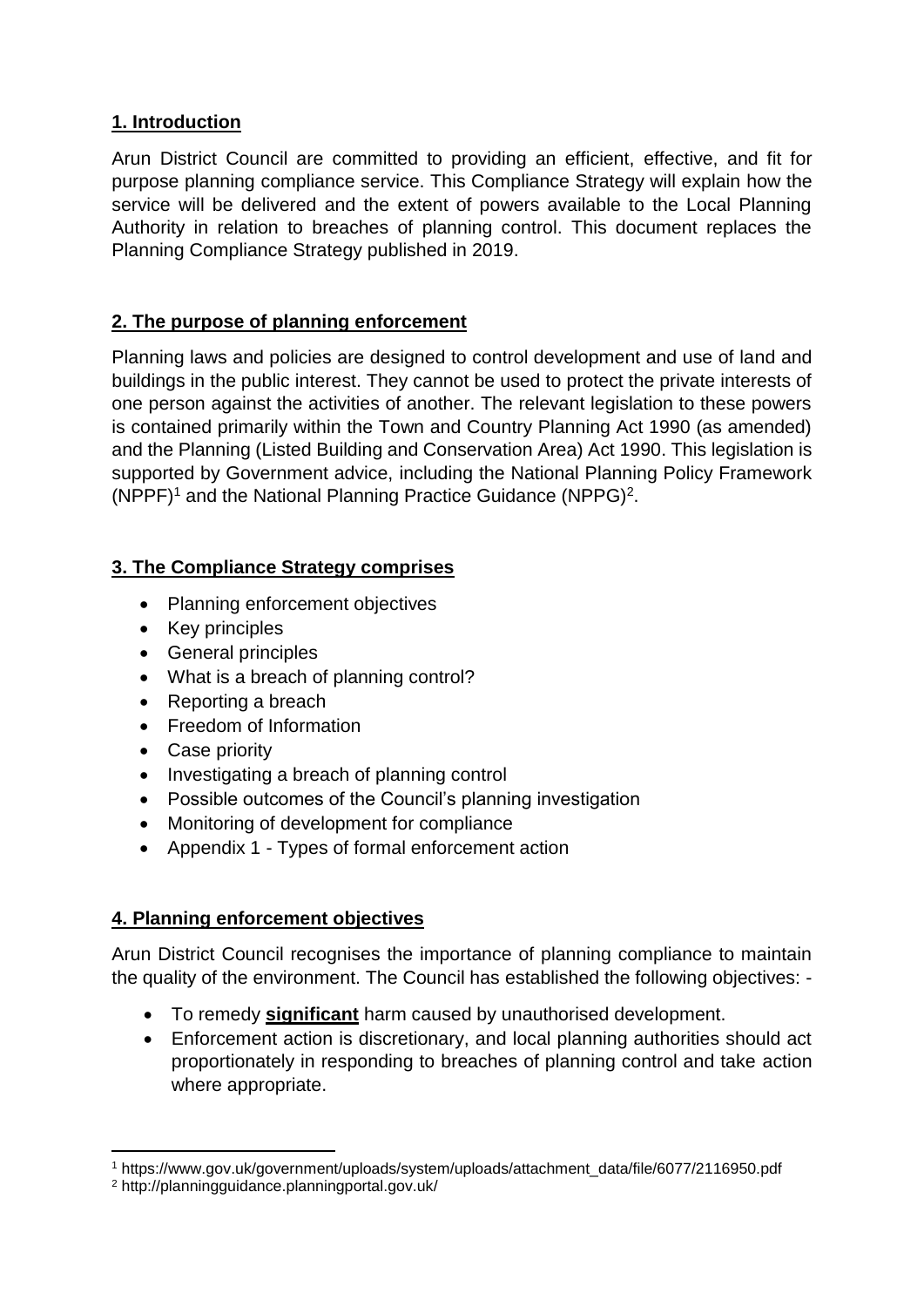- Where resources allow; be pro-active in regard to the monitoring of large-scale strategic development to ensure compliance with conditions imposed on planning permissions.
- Where a report refers to matters not controlled under planning legislation but is capable of being pursued by the Council the complaint will be passed to the relevant department for further investigation. Where a report refers to matters not controlled by the Local Authority complainants will be advised accordingly.

# **5. Key principles**

The key principles are:

# **Transparency**

- We will provide information in plain language to complainants and offenders.
- Be transparent in our actions (some information, such as the name of the complainant and any information which could be used to identify the complainant, will remain confidential unless required for court or appeal proceedings).

# **Helpfulness**

- Officers will clearly identify themselves by name when on site and provide contact details to enable further communication and act in accordance with the Town and Country Planning Act governing access to land and buildings.
- Interested parties (including complainants) will be updated when sufficient progress has been made on an investigation.

# **Consistency**

- Action against breaches of planning control will be proportionate to the impact of the breach.
- All duties undertaken will be carried out in a manner which is fair, equitable, and consistent.

# **6. General Principles**

The general principles which govern the operation of planning compliance are: -

- The Council will not take enforcement action to resolve all breaches of planning control.
- The use of enforcement powers is discretionary and carrying out development without planning permission, although unauthorised, is **not** illegal. It becomes a potential criminal offence if any subsequent formal notice (e.g., Enforcement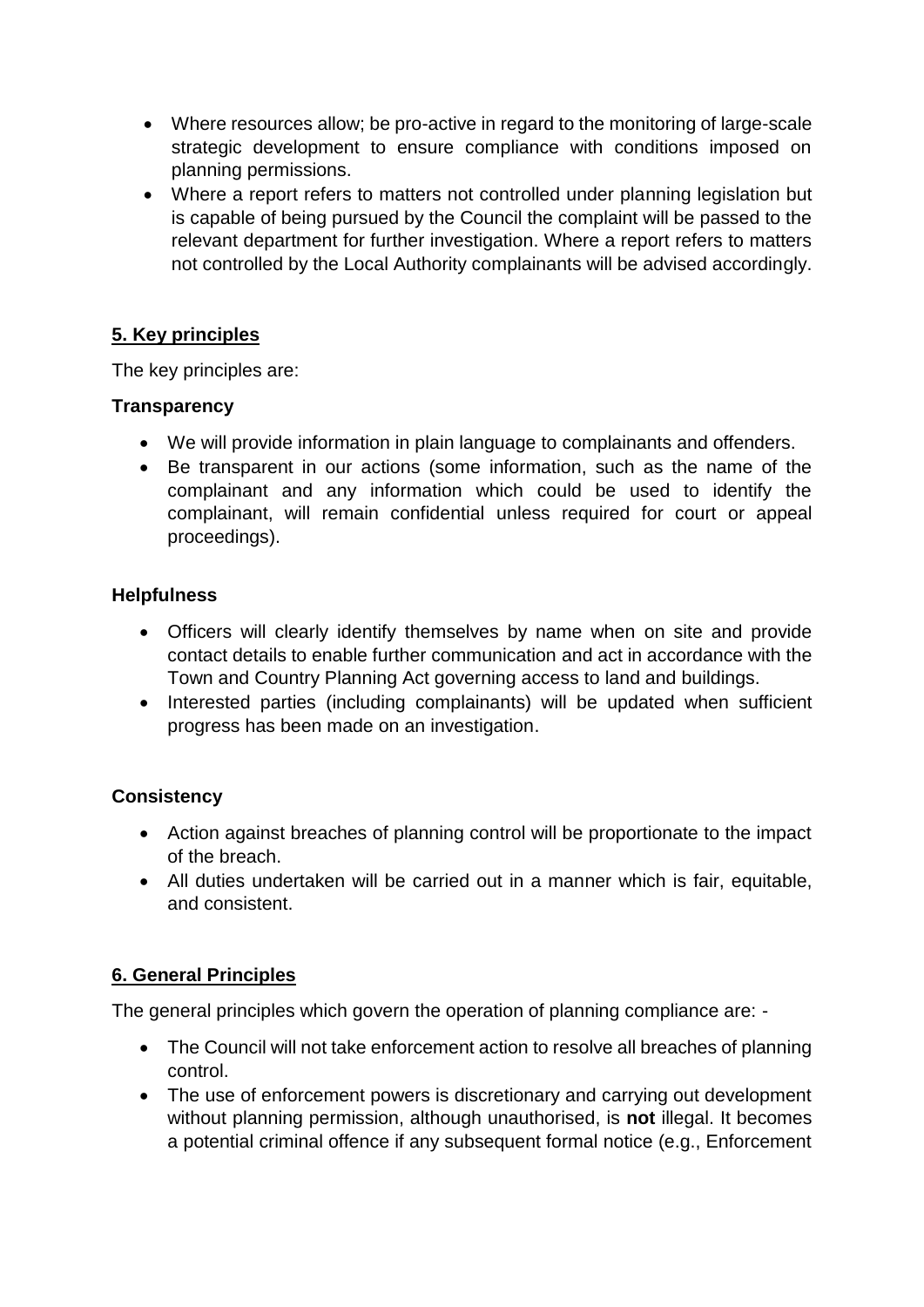Notice) has not been complied with which then can be subject to a formal prosecution to the Courts.

- There are a number of powers available to address breaches of planning control and the Council will apply those most appropriate to the circumstances of each case.
- Anonymous complaints will not be investigated.
- The Council will seek to resolve breaches of planning control through negotiation in the first instance unless the breach is causing irrevocable harm requiring immediate action. Formal action will only be used if informal attempts to resolve the breach have failed.
- Where development taking place is unlawful (for example, where a developer has not discharged the required planning approval conditions before commencing development) the Council may use Temporary Stop Notices that will require development to stop until such time as all the required conditions are discharged and complied with.
- Where appropriate, reasonable time will be given for compliance in order to achieve resolution of the breach via an application.
- Applications submitted in an attempt to regularise unauthorised development may be determined by the Council.
- Action should be proportionate to the harm caused and should take into account relevant circumstances. The Council will consider if it is expedient or in the public interest to undertake enforcement action to resolve breaches of planning control.
- A Temporary Stop Notice will not be issued where there is a Discharge of Condition application awaiting determination that relates to breach.

# **7. What is a breach of planning control?**

A breach of planning control is defined in section 171A of the Town and Country Planning Act 1990 (as amended)<sup>3</sup> as the carrying out development without the required planning permission or failing to comply with any condition or limitation subject to which planning permission has been granted. Similarly, any contravention of the limitations, or conditions belonging to, permitted development, rights, under the Town and Country (General Permitted Development) (England) Order 2015<sup>4</sup>, constitutes a breach of planning control against which enforcement action may be taken<sup>5</sup>.

Below are examples of what does and does not constitute a breach of planning control: -

Breach of planning control **Not a breach of planning control** 

**<sup>.</sup>** <sup>3</sup> http://www.legislation.gov.uk/ukpga/1990/8/section/171A

<sup>4</sup> http://www.legislation.gov.uk/uksi/2015/596/contents/made

<sup>&</sup>lt;sup>5</sup> Paragraph: 001, Reference ID: 17b-001-20140306, National Planning Practice Guidance<sup>6</sup> http://www.legislation.gov.uk/ukpga/1990/8/section/171D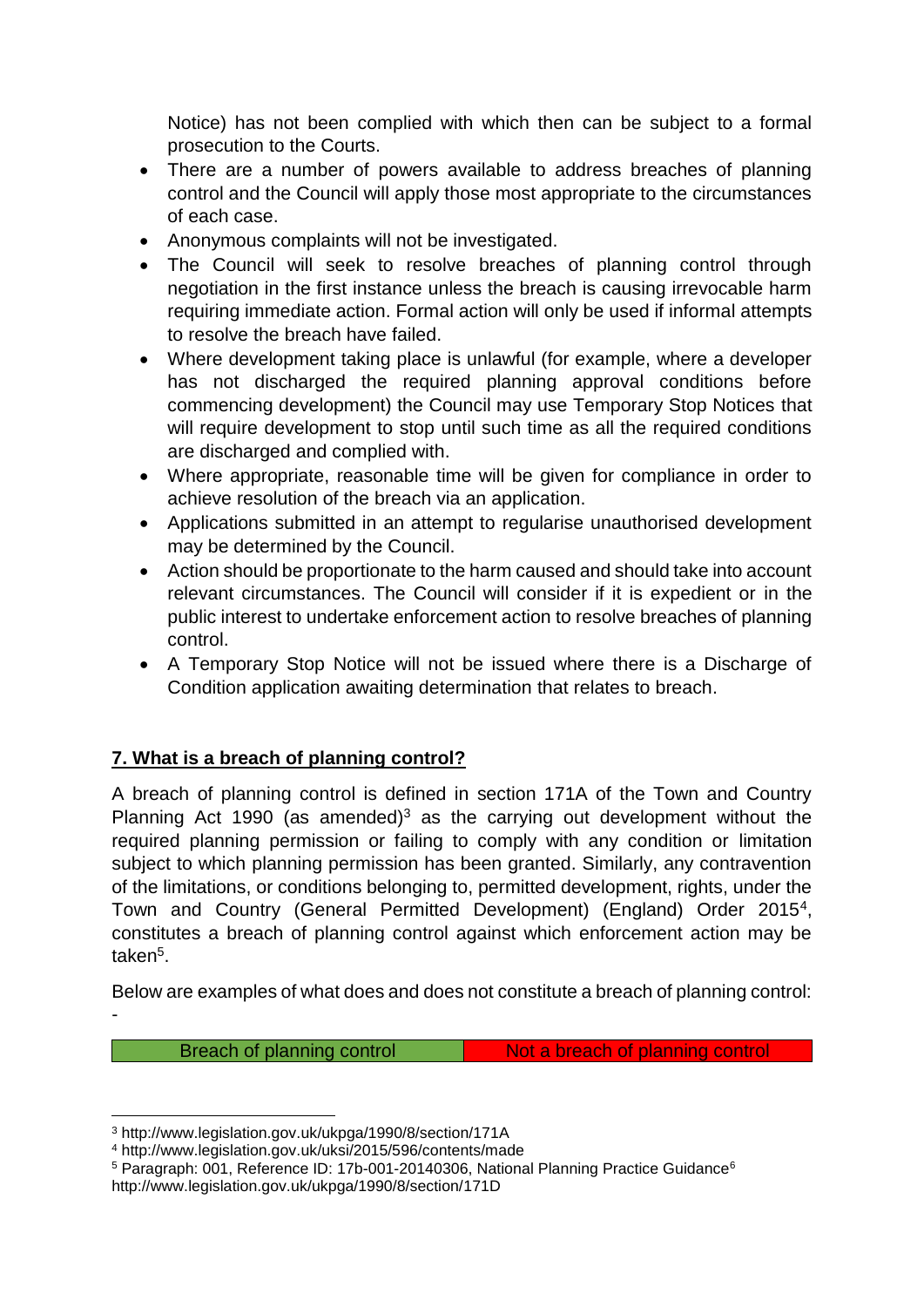- Breaches of conditions attached to planning permissions
- $\checkmark$  Not building in accordance with the approved plans of a planning permission
- $\checkmark$  Unauthorised material change of use of land or buildings
- $\checkmark$  Unauthorised works to a Listed **Building**
- $\checkmark$  Unauthorised advertisements
- $\checkmark$  Unauthorised works to trees the subject of a tree preservation order (TPO) or in a Conservation Area
- $\checkmark$  Unauthorised demolition within Conservation Areas
- $\checkmark$  Engineering operations, such as raising of ground levels or the creation of earth bunds
- $\checkmark$  Unauthorised stationing of a caravan or mobile home for use as an independent dwelling
- $\checkmark$  Land or buildings in such poor condition that they adversely affect the amenity of an area
- **\*** Any works which are deemed to benefit from 'permitted development' under the Town and Country (General Permitted Development) (England) Order 2015
- $\star$  Running a business from home where the residential use remains the primary use of the dwelling
- $\star$  Felling of a tree not within a Conservation Area or protected by a Tree Preservation Order
- **x** Land ownership or boundary disputes or trespass issues e.g., scaffolding erected on neighbouring property (these are private matters)
- **x** Dangerous structures or health and safety issues – these should be directed to the Council Building Control Department (number)
- $\cdot$  Internal works to a non-listed building
- Obstruction of a highway (Contact West Sussex County Council), public right of way or a private right of way
- **\*** Parking of private and commercial vehicles on the highway or on grass verges
- **\*** Parking caravans on residential driveways or within the curtilage of domestic properties as long as they are incidental to the enjoyment of the property
- **\*** Covenants imposed on property deeds (these are private matters)
- Advertisements that are either excepted from deemed or express consent under the Town and Country (Control of Advertisements) (England) Regulations 2007
- **\*** Damage caused to neighbouring properties during construction work (this is a private matter)
- Anti-social behaviour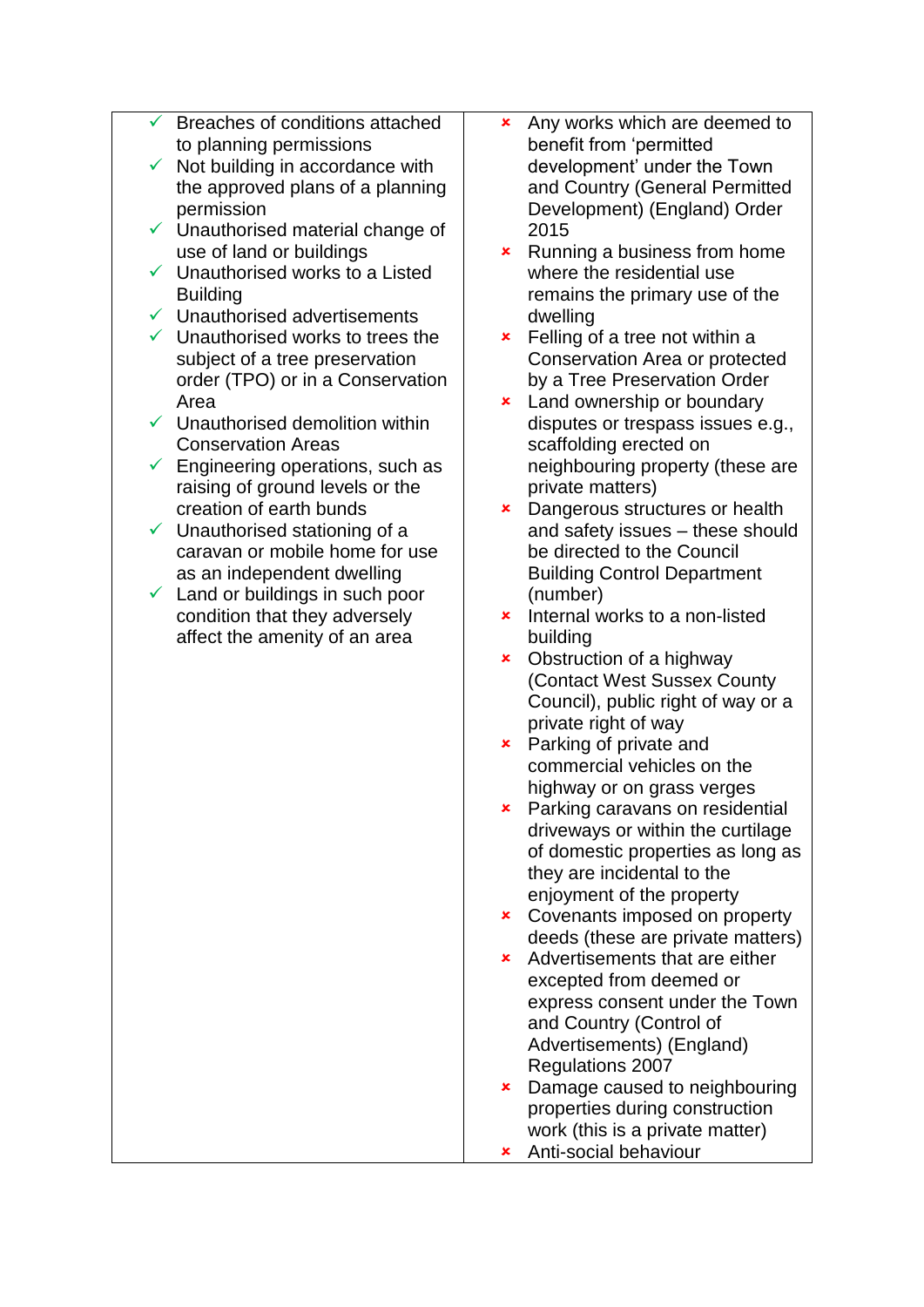### **Minor Breaches of planning control that may not be investigated (not an exhaustive list)**

- Fences and outbuildings 10cm higher than allowed under permitted development rights
- Fences that are not harmful to amenity
- Untidy land unless significantly detrimental to amenity
- Where reports of breaches relate to works that do not require planning permission

Where cases of a minor breach are reported, minimal investigations will take place and the most likely outcome is that they are closed due to the limited and acceptable planning harm that they cause.

When/if minor breach reports are received case officers will send an appropriately worded email to say that these complaints will not be registered and proceed to close them.

### **8. Reporting a breach**

In most cases, complaints from members of the public, Councillors and other depts. can only be made and will only be accepted via the online form. Emails and telephone calls may be accepted for priority 1 cases only.

Online Complaint Report Form: [Report a breach of planning regulations | Arun District](https://www.arun.gov.uk/planning-compliance/)  **[Council](https://www.arun.gov.uk/planning-compliance/)** 

Email: planning@arun.gov.uk Tel: 01903 737500

### **The reported breach must include** *(as a minimum):*

- An accurate description of the location or address for the site.
- A detailed description of the activities/development taking place that causes concern.
- Why the complainant believes there is a breach.
- The harm being caused and/or how it affects the complainant.
- Attached photo (subject to changes to the website/form).
- Estimated or real measurements.
- Names, address and phone numbers (if known) of those responsible for the alleged breach or the landowner.
- The date and times of when the alleged breach took place including when it first started.
- Other information or evidence that may be of assistance e.g., planning application number, previous planning problems/breaches, or additional evidence relating to the breach.
- Your name, address, phone number and e-mail address.
- If the site is large the precise location of the potential breach within that site.

#### **Failure to supply all the above information may result in your report being returned without investigation.**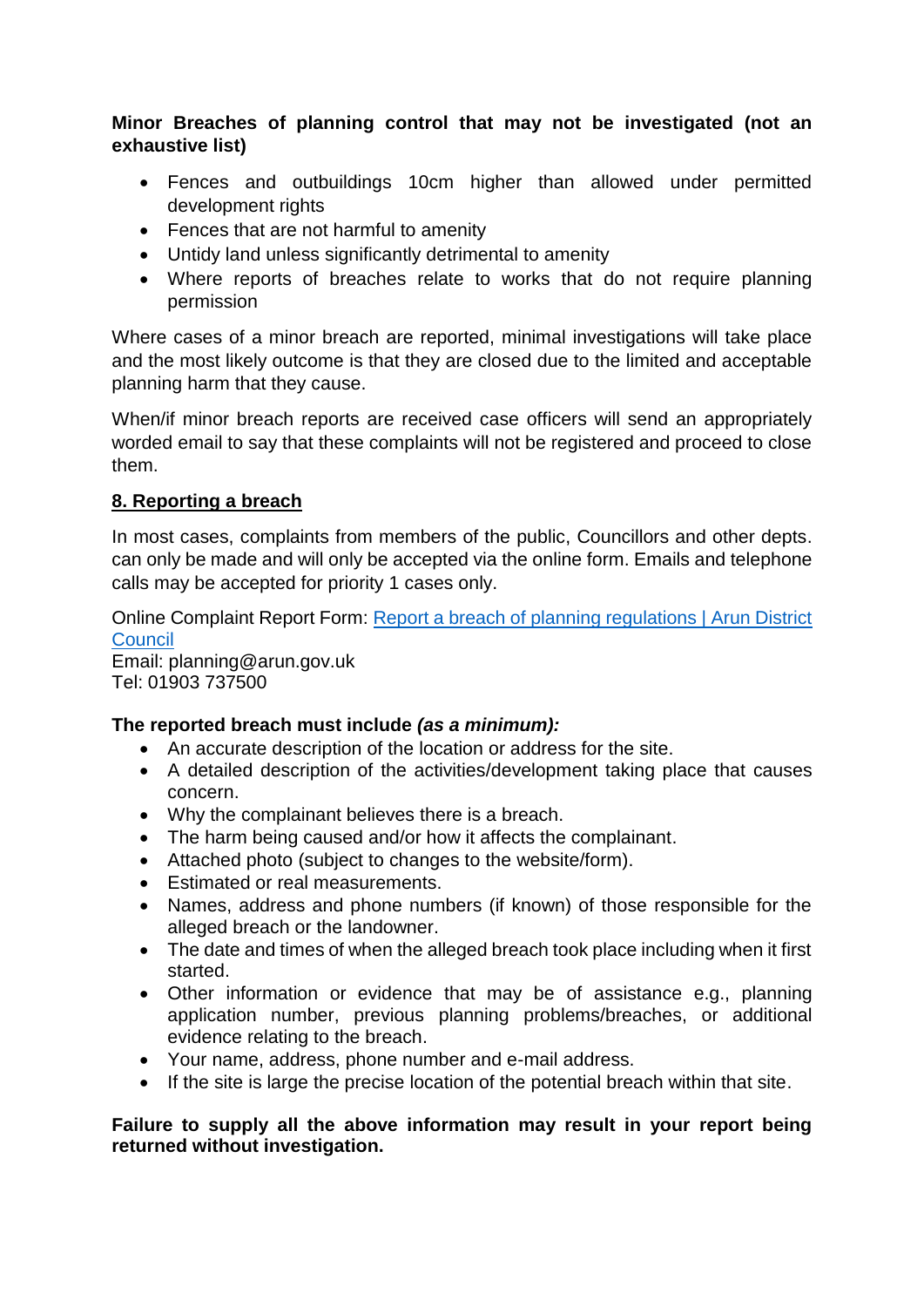Once the allegation has been investigated and it is established a breach of planning control has taken place, formal enforcement action **may** be taken if considered expedient to do so. Assessment of the extent of harm caused would not include the following (not exhaustive):

- **x** Loss of property value
- **x** Competition to another business
- **x** Loss of an individual's view or trespass onto someone else's land
- Party Wall infringement
- **x** Local/property bylaw infringement

# **9. Requests made under the Freedom of Information Act 2000 and Environmental Information Regulation 2004**

Where the Council receive requests for information on enforcement investigations under either the Freedom of Information Act 2000 or the Environmental Information Regulation 2004, information will be released subject to compliance with General Data Protection Regulation.

### **10. Case priority**

| <b>Priority 1</b>                  | <b>Priority 2</b>                           | <b>Priority 3</b>                    | <b>Priority 4</b>                                                                                     |
|------------------------------------|---------------------------------------------|--------------------------------------|-------------------------------------------------------------------------------------------------------|
| Direct and<br>potentially          | Potential to<br>escalate and                | Loss of amenity                      | Minor breaches                                                                                        |
| irreversible harm                  | cause serious<br>harm to the                | Other breaches<br>likely to remain   | Private disputes                                                                                      |
|                                    | environment                                 | stable                               | Other issues not<br>stated below.                                                                     |
|                                    | Contentious                                 |                                      |                                                                                                       |
| Site visit within 1<br>working day | <b>Site visit within</b><br>15 working days | Site visit within<br>20 working days | <b>Desktop</b><br><b>Assessment</b><br>These will be<br>dealt with without<br>formal<br>registration. |
| <b>Examples</b>                    |                                             |                                      |                                                                                                       |
|                                    | <b>Examples</b>                             | <b>Examples</b>                      | <b>Examples</b>                                                                                       |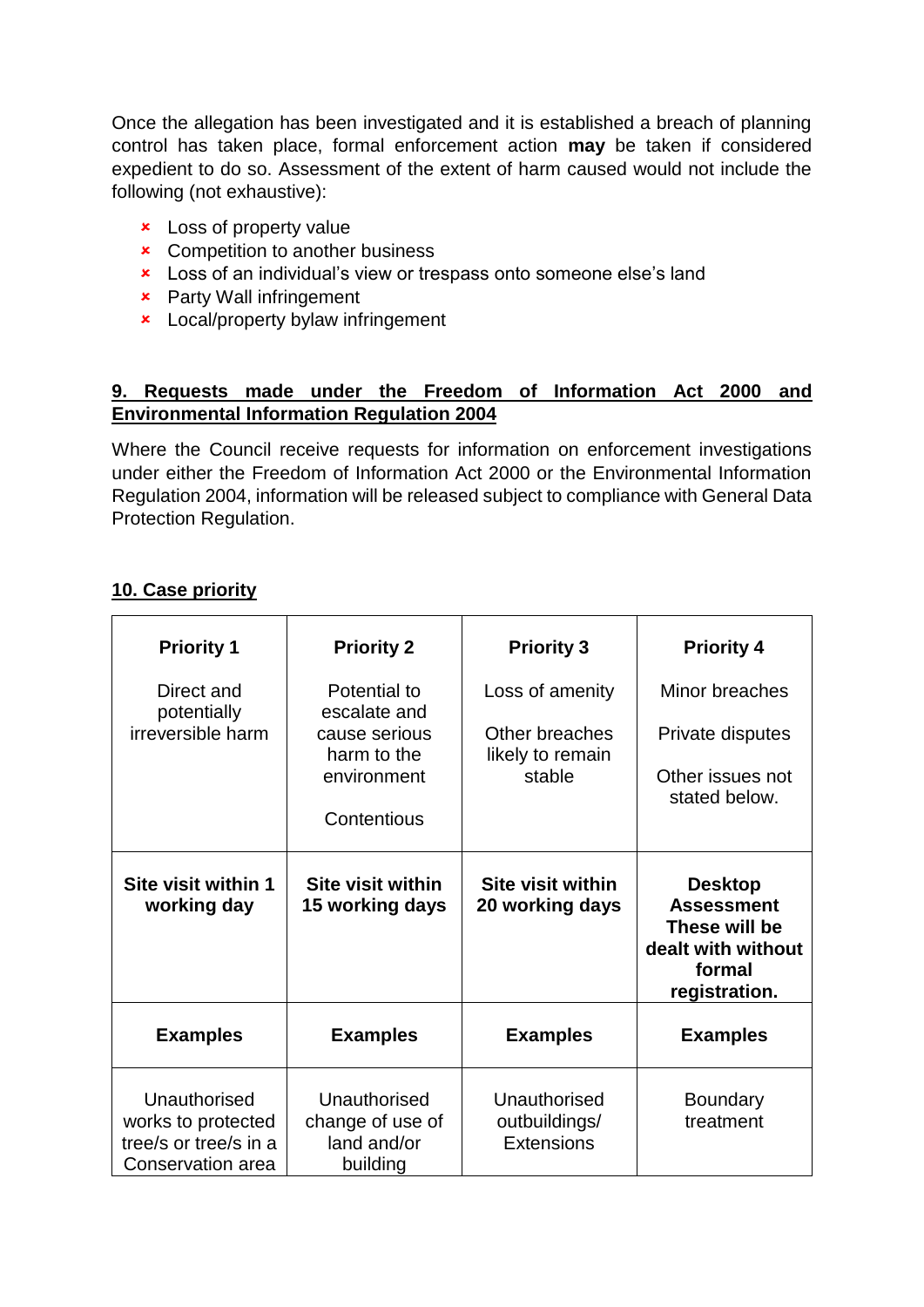| Unauthorised<br>works to listed<br>building                      | Unauthorised<br>building                                         | Untidy site                                                                                            | Telecommunicatio<br>ns                                 |
|------------------------------------------------------------------|------------------------------------------------------------------|--------------------------------------------------------------------------------------------------------|--------------------------------------------------------|
| Condition<br>monitoring<br>(contaminated<br>land + piling only)  | Condition<br>monitoring (minus<br>contaminated land<br>+ piling) | Deviation from<br>approved plans<br>(new application<br>required, minor<br>variation or de<br>minimis) | General enquiries                                      |
| Demolition of a<br>building essential<br>to retain               | <b>Business from</b><br>home (high activity<br>levels)           | Advertisement<br>control (visual<br>amenity)                                                           | Advertisement<br>control (for sale /<br>to let boards) |
| Breach of<br>condition (serious<br>harm to amenity &<br>ecology) | Advertisement<br>control (highway<br>safety)                     | <b>Business from</b><br>Home (initial<br>investigations)                                               | House in multiple<br>occupation                        |
| Deviation from<br>approved plans<br>(irreversible harm)          | Caravans &<br>development<br>related to<br>travellers            | Breach of<br>condition (all other<br>alleged breaches)                                                 | Flag poles                                             |
|                                                                  |                                                                  |                                                                                                        | Satellite dishes                                       |
|                                                                  |                                                                  |                                                                                                        | Works likely to be<br>permitted<br>development         |
|                                                                  |                                                                  |                                                                                                        | AirBnB's / Holiday<br>lets                             |
|                                                                  |                                                                  |                                                                                                        | Porches                                                |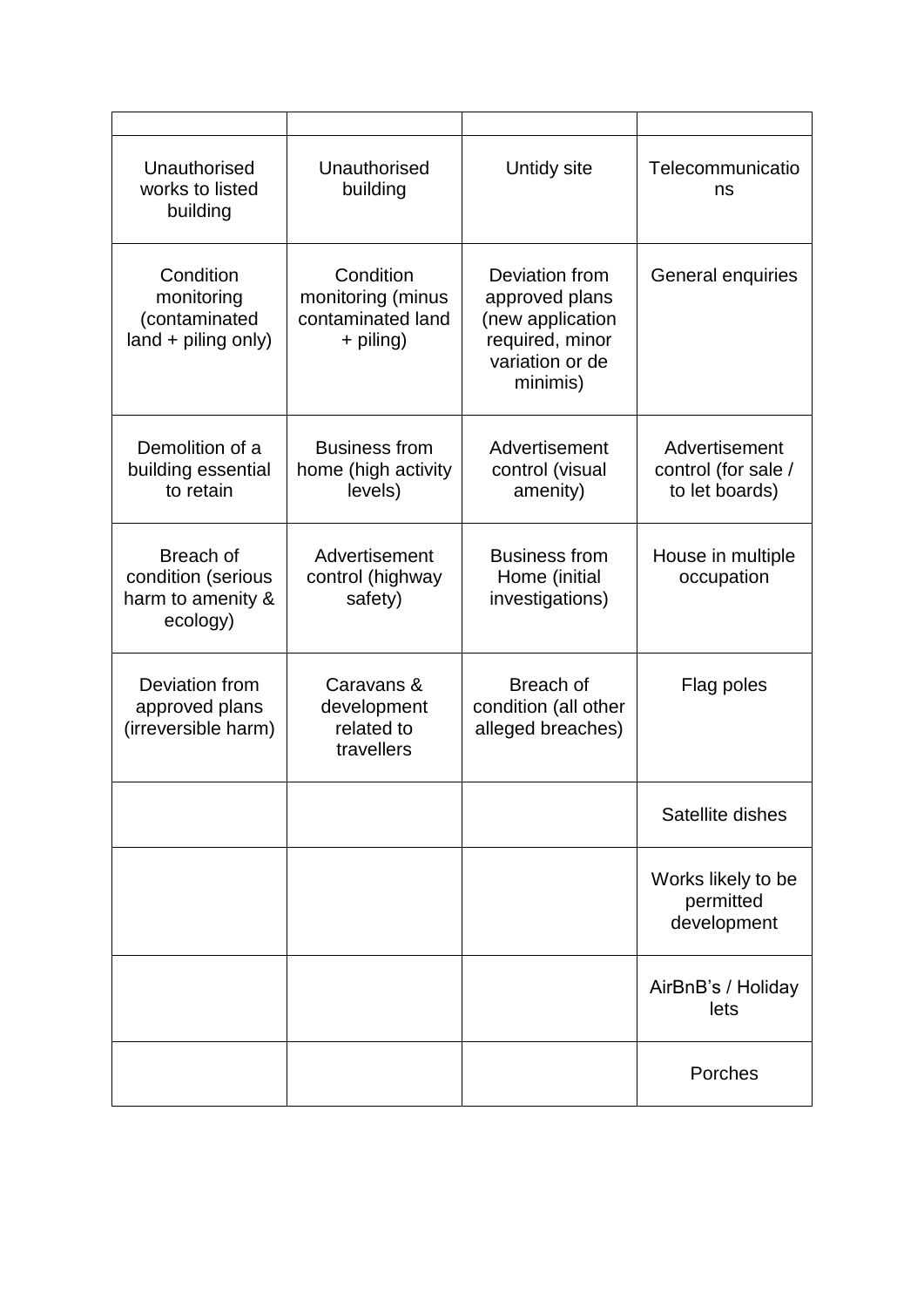# **11. Investigating a breach of planning control**

An enforcement investigation can be lengthy and complex, and the time taken to determine each case will vary.

On receipt of an alleged breach the Council aims to:

- Register and acknowledge your complaint within 5 working days
- Carry out the initial site visit:
	- o **Priority 1** cases within 1 working day
	- o **Priority 2** cases within 15 working days
	- o **Priority 3** cases within 20 working days
	- o **Priority 4** cases will involve a desktop assessment and a site visit may not be required.
- Provide an update to the complainant at key stages in the investigation and when **significant progress** has been made
- Advise the person reporting and site owner/occupier of the outcome of the investigation and any further action required:
	- o **Priority 1** cases within 30 working days
	- o **Priority 2, 3** & **4** cases within 90 working days

The council have set performance monitoring targets to carry out initial site visits in accordance with the time specified for that priority (above) in 75% of cases. Further performance monitoring targets have been set for concluding investigations (excluding formal enforcement action and allowing time for an identified breach to be resolved informally or via a retrospective planning application) of 30 days for Priority 1 cases and 90 working days for Priority 2, 3 & 4 cases 80% of the time.

Reasonable time must be given for compliance with an Enforcement Notice and if this is challenged at appeal, then the Council would be subject to timescales imposed by the Planning Inspectorate or the Courts. As a result of long compliance periods there may be limited progress with which to update interested parties. In such cases interested parties are welcome to contact the investigating officer to check progress.

### **12. Possible outcomes of the Council's planning investigations**

In most cases, a breach of planning control is identified, and no action is taken. In cases where a breach is identified, in accordance with Government guidance the Council will seek to secure a negotiated solution unless there is substantive unresolvable harm that requires immediate action. Adequate time must be allowed for compliance to be achieved.

The table below shows potential outcomes for investigations.

| Outcome of the investigation                                                                | <b>Action taken</b> |
|---------------------------------------------------------------------------------------------|---------------------|
| <b>No breach</b> – No development has taken $\vert$ The case will be closed, and no further |                     |
| place; the development is permitted by $ $ enforcement action taken.                        | <b>The</b>          |
| The Town and Country (General complainant will be informed of the                           |                     |
| Permitted Development) Order 2015; or closure and the reason for this.                      |                     |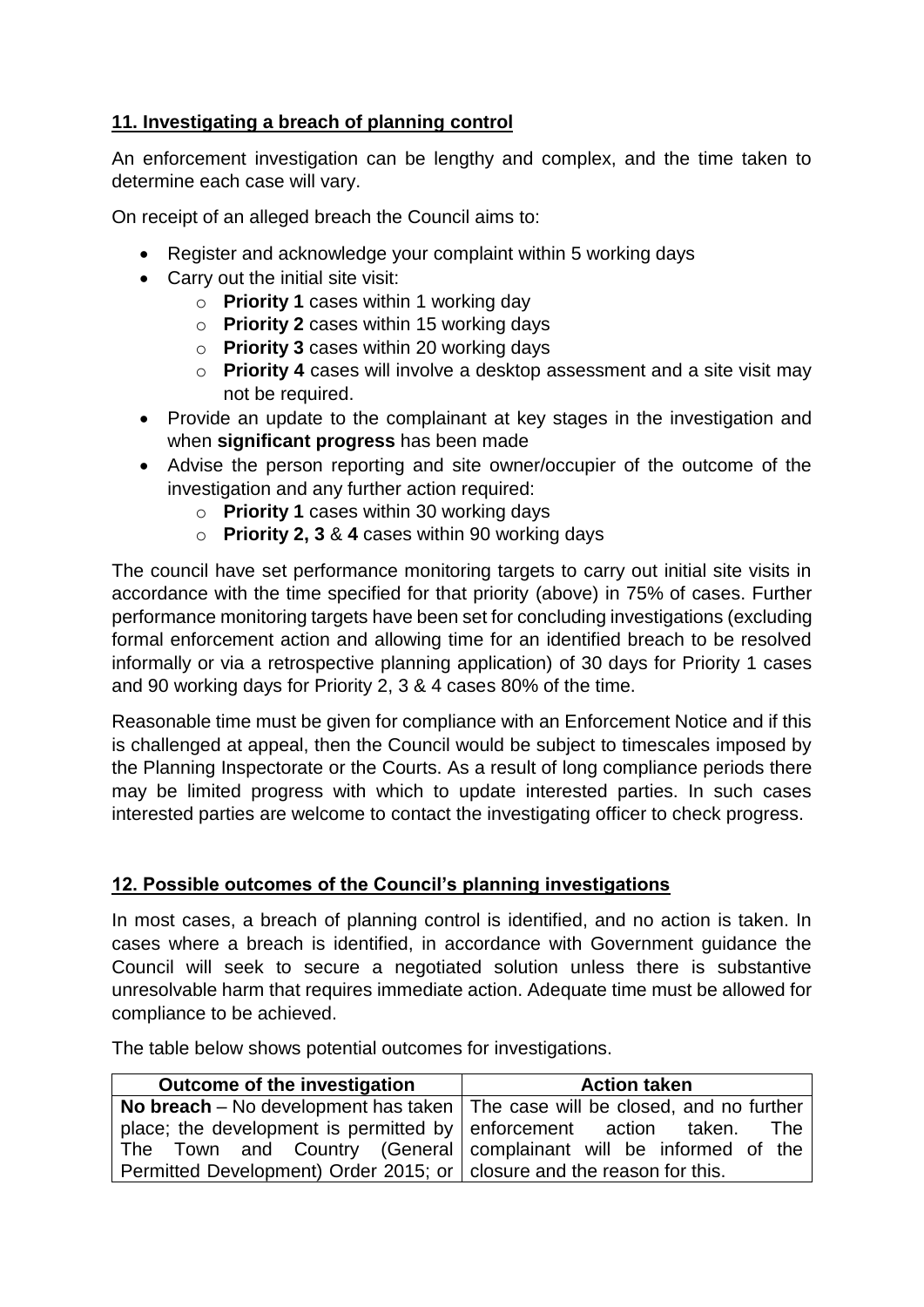| is not within the control of planning<br>legislation.                                                                                                                                                                                                                              |                                                                                                                                                                                                                                                                                                                                                             |
|------------------------------------------------------------------------------------------------------------------------------------------------------------------------------------------------------------------------------------------------------------------------------------|-------------------------------------------------------------------------------------------------------------------------------------------------------------------------------------------------------------------------------------------------------------------------------------------------------------------------------------------------------------|
| Breach identified but action<br>not<br>expedient $-$ e.g., the development is<br>than<br>larger<br>marginally<br>permitted<br>development limitations and does not<br>result in unacceptable harm. In such<br>cases it would not normally be expedient<br>to pursue formal action. | A retrospective application may be<br>invited to regularise the development, or<br>delegated report prepared seeking<br>a<br>authorisation for the case to be closed<br>and no further action taken.                                                                                                                                                        |
| Development is immune from action -<br>The development or use has been in<br>existence for a period of time which<br>makes it exempt from enforcement<br>action.                                                                                                                   | Where the case is not priority 4 a report<br>will not be prepared and the case closed.                                                                                                                                                                                                                                                                      |
| Breach ceased (negotiation) - In line<br>with the National Planning<br>Practice<br>has<br>Guidance, the breach<br>ceased<br>following negotiation.                                                                                                                                 | An application may have been invited;<br>appropriate time given for the removal of<br>the structure or cessation of the use; or<br>alterations made to the development to<br>resolve the case.                                                                                                                                                              |
| <b>Formal Action - The development</b><br>unacceptable<br>harm<br>causes<br>and<br>amendments cannot be made to resolve<br>the harmful impacts of the development<br>or use.                                                                                                       | Formal action will take place. This is a<br>lengthy process if negotiated solutions<br>achieved.<br>cannot<br>be<br>Adequate<br>timescales for compliance with formal<br>action must be provided by the Council.<br>A Temporary Stop Notice will not be<br>issued where there is a current and<br>condition<br>undecided<br>discharge<br>0f<br>application. |

# **13. Monitoring of development for compliance**

The Local Planning Authority (LPA) will seek, where resources allow, to pro-actively monitor large-scale development to ensure compliance with planning approvals. Due to the number of planning permissions granted each year it is not possible to monitor all development. The LPA will continue to rely upon the knowledge of local people, Ward members and Town and Parish councils to identify matters of non-compliance.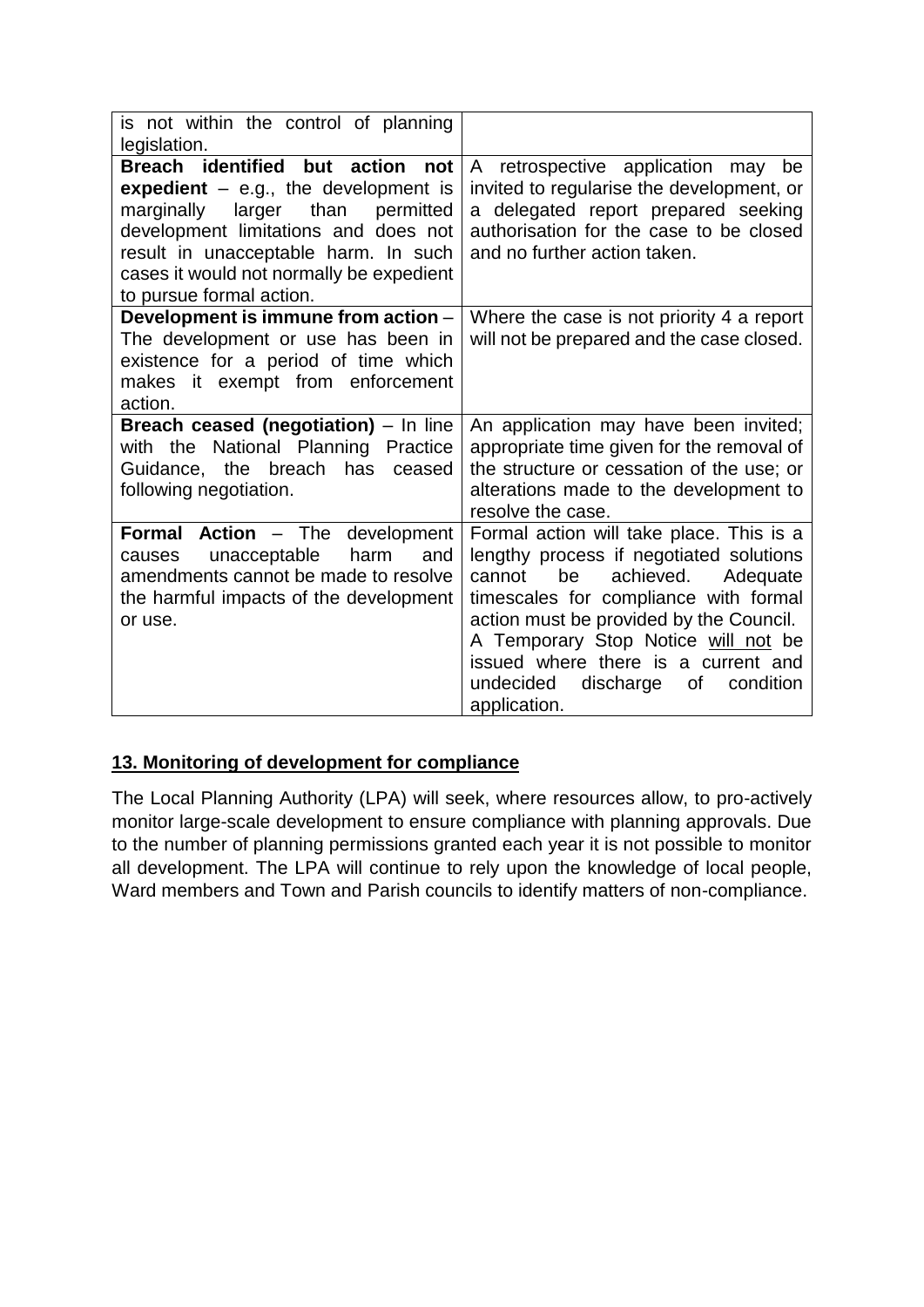# **Appendix 1 - Types of formal enforcement action**

If negotiation cannot secure a resolution to the case the Council will consider use of discretionary powers to take enforcement action. The nature of the breach will dictate what action will be most appropriate. The tools available include:

| <b>Enforcement tool</b>                                                 | <b>Definition</b>                                                                                                                                                                                                                                                                                                                                                                                                                                                                                                                                                                                                                                                                                                                                                                                                       |
|-------------------------------------------------------------------------|-------------------------------------------------------------------------------------------------------------------------------------------------------------------------------------------------------------------------------------------------------------------------------------------------------------------------------------------------------------------------------------------------------------------------------------------------------------------------------------------------------------------------------------------------------------------------------------------------------------------------------------------------------------------------------------------------------------------------------------------------------------------------------------------------------------------------|
| <b>Planning Contravention</b><br>Notice and requests for<br>information | In order to confirm the existence or nature of a breach,<br>a Planning Contravention Notice (PCN) may be served<br>under S171C of The Town and Country Planning Act<br>1990 (as amended). As well as clarifying the details in<br>relation to a suspect breach, the PCN serves as a<br>statement of intent of enforcement action by the LPA,<br>formally demonstrating that it takes the matter seriously.<br>The PCN offers the contravener an opportunity to meet<br>officers to agree a plan for remedial measures. Failure<br>to respond within time or not at all, or replying with false<br>or misleading information, constitutes a criminal offence<br>under Section 171D of the Town and Country Planning<br>Act 1990 (as amended) <sup>6</sup> and may lead to a penalty of up<br>to a maximum of $£5,0007$ . |
|                                                                         | A notice under s.16 of The Local Government<br>(Miscellaneous Provisions) Act 1976 or s.330 of The<br>Town and Country Planning Act 1990 (as amended) can<br>be issued with respect to specific matters only (for<br>example; names, addresses and nature of interest; and<br>use of a premises, dates and names, addresses and<br>interests of users respectively). Land Registry searches<br>into ownership of land can be undertaken.                                                                                                                                                                                                                                                                                                                                                                                |
| <b>Enforcement Notice</b>                                               | An enforcement notice can be served under Section 172<br>of the Town and Country Planning Act 1990 (as<br>amended) $8$ and is the principle tool to remedy a breach<br>of planning control. It imposes a legal duty on those with<br>an interest in the land to affect measures specified in the<br>notice within a specified period of time (no less than 28<br>Recipients<br>days).<br>may appeal to the Planning<br>Inspectorate, during which time the notice is held in<br>abeyance until the appeals determination.                                                                                                                                                                                                                                                                                               |
|                                                                         | Enforcement Notices are entered in the Land Charges<br>Register and Planning Enforcement Register and run<br>with the land, remaining effective in perpetuity, even<br>once complied with. Non-compliance constitutes a<br>criminal offence for which recipients may be prosecuted<br>and if found guilty are liable to a fine up to £20,000                                                                                                                                                                                                                                                                                                                                                                                                                                                                            |

**<sup>.</sup>** <sup>6</sup> http://www.legislation.gov.uk/ukpga/1990/8/section/171D

<sup>7</sup> http://www.legislation.gov.uk/ukpga/1982/48/part/III/crossheading/introduction-of-standard-scale-of-

fines<sup>8</sup> http://www.legislation.gov.uk/ukpga/1990/8/section/172

<sup>8</sup> http://www.legislation.gov.uk/ukpga/1990/8/section/172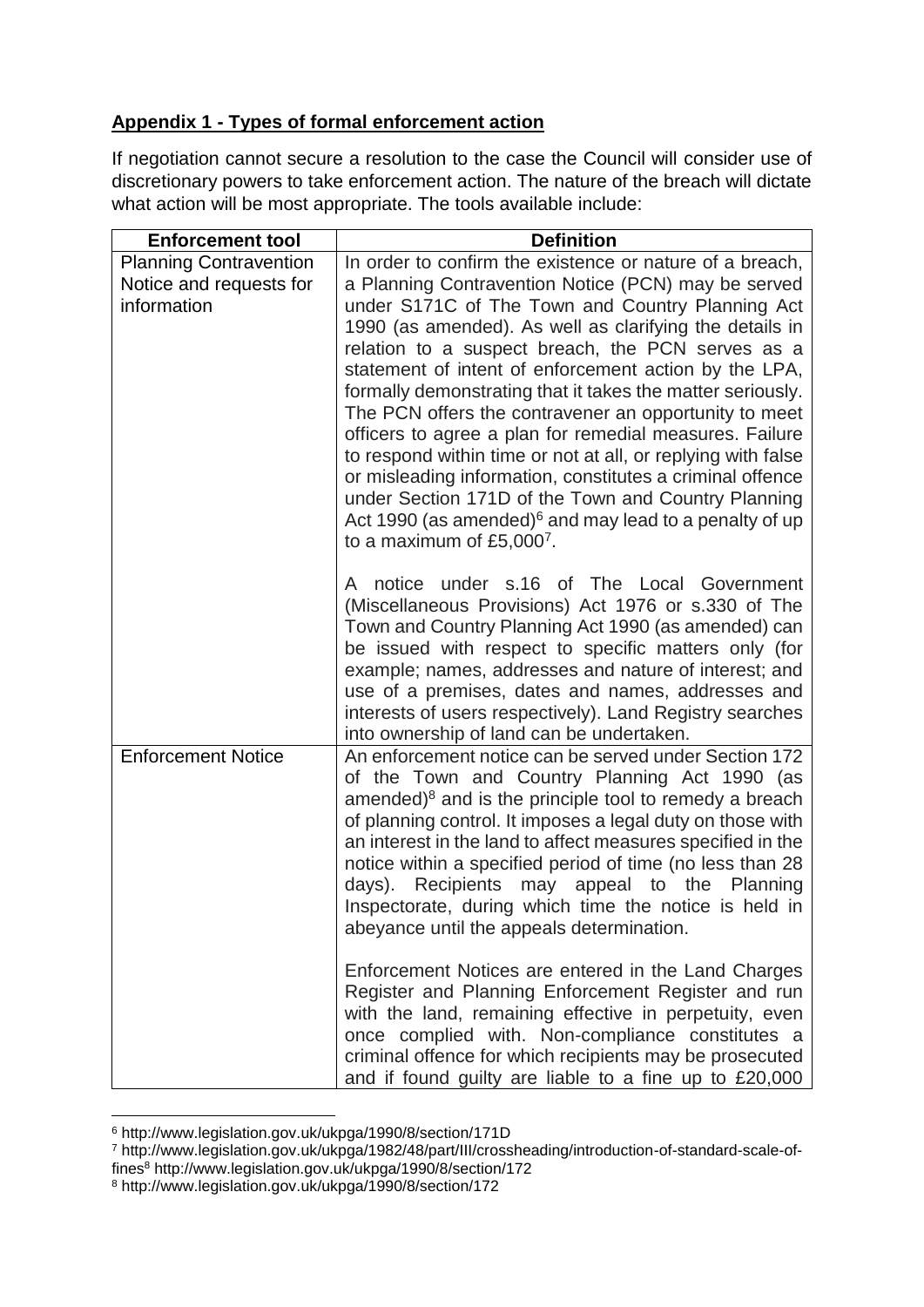|                                                     | together with costs and a criminal record or an unlimited<br>fine on indictment <sup>9</sup> .                                                                                                                                                                                                                                                                                                                                                                                    |
|-----------------------------------------------------|-----------------------------------------------------------------------------------------------------------------------------------------------------------------------------------------------------------------------------------------------------------------------------------------------------------------------------------------------------------------------------------------------------------------------------------------------------------------------------------|
|                                                     | Section 171B <sup>10</sup> of the Town and Country Planning Act<br>(1990) as amended sets time limits within which the LPA<br>can take planning enforcement action these are:-                                                                                                                                                                                                                                                                                                    |
|                                                     | Four years for building, engineering, mining or<br>other operations in, on, over or under land,<br>without planning permission. This development<br>becomes immune from enforcement action four<br>years after the operations are substantially<br>completed.                                                                                                                                                                                                                     |
|                                                     | Four years for the change of use of a building, or<br>part of a building, to use as a single dwelling<br>house. Enforcement action can no longer be<br>taken once the unauthorised use has continued<br>for four years without any enforcement action<br>being taken.                                                                                                                                                                                                             |
|                                                     | Ten years for all other development. The ten year<br>period runs from the date the breach of planning<br>control was committed.                                                                                                                                                                                                                                                                                                                                                   |
|                                                     | However, where a person deliberately conceals<br>unauthorised development, the deception may not come<br>to light until after the time limits for taking enforcement<br>action has expired. In such cases an enforcement order<br>can be obtained which would enable the LPA to take<br>action in relation to an apparent breach of planning<br>control notwithstanding that time limits may have<br>$expired11$ .                                                                |
| <b>Listed Building</b><br><b>Enforcement Notice</b> | This is the equivalent notice available under Listed<br>Building legislation <sup>12</sup> . Works to a Listed Building do not<br>benefit from the time limits for enforcement action<br>imposed by The Planning and Compensation Act 1991.<br>Therefore, this notice may be issued at any time.                                                                                                                                                                                  |
|                                                     | The same penalties apply to non-compliance with a<br><b>Building Enforcement Notice</b><br>Listed<br>as<br>to<br>an<br>Enforcement Notice. Any person who executes or<br>causes work to be executed for the demolition of a Listed<br>Building or for its alteration or extension in any manner<br>will be guilty of an offence under s. 9 of the Planning<br>(Listed Building and Conservation Areas) act 1990 (as<br>amended) and if found guilty of an offence shall be liable |

<sup>9</sup> http://www.legislation.gov.uk/ukpga/1990/8/section/179

**.** 

<sup>10</sup> http://www.legislation.gov.uk/ukpga/1990/8/section/171B

<sup>11</sup> Paragraph 024, Reference ID:17b-024-20140306, National Planning Practice Guidance

<sup>12</sup> http://www.legislation.gov.uk/ukpga/1990/9/part/I/chapter/IV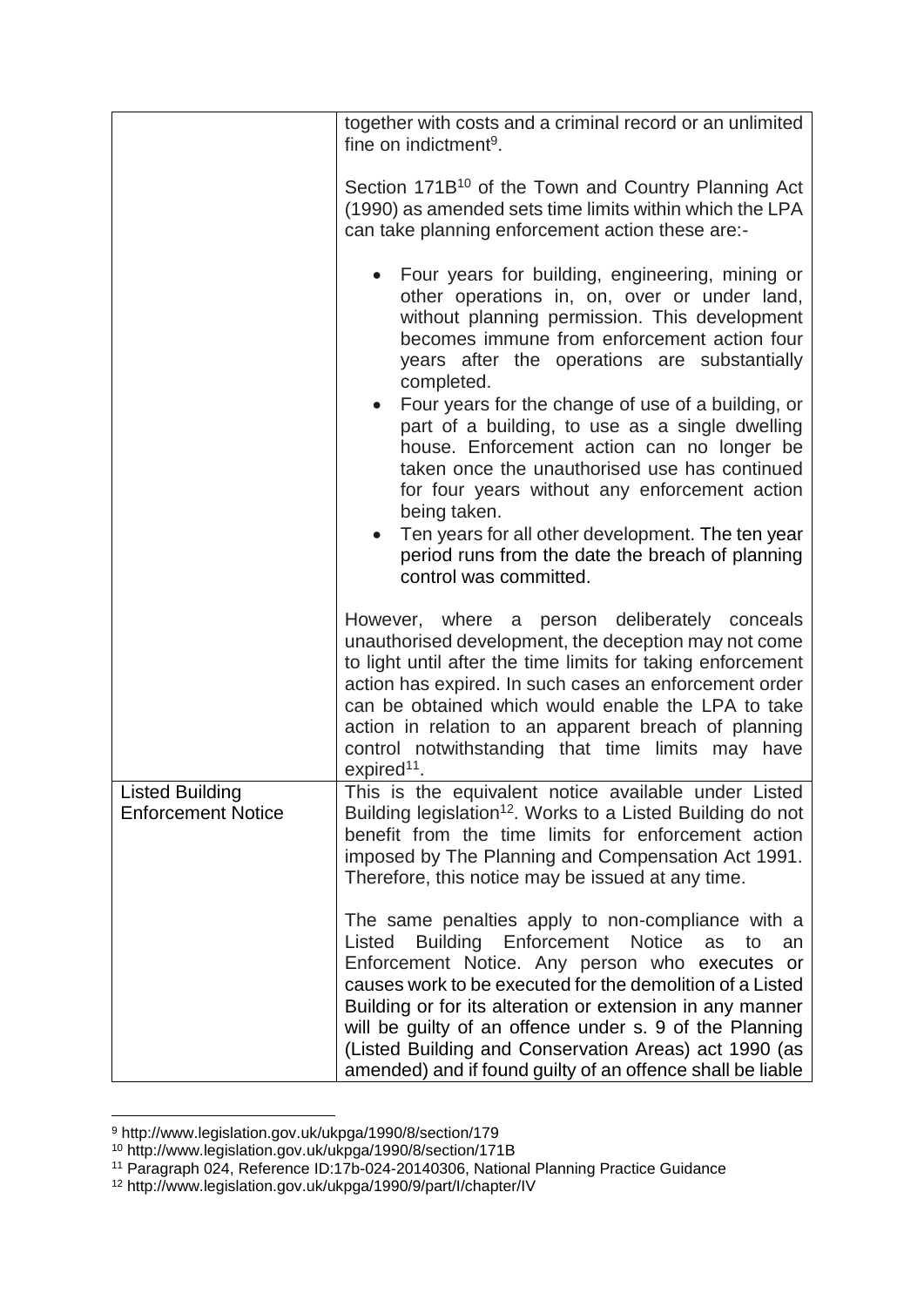|                                                   | on summary conviction, to imprisonment for a term not<br>exceeding six months or a fine not exceeding £20,000,<br>or both; or on conviction on indictment, to imprisonment<br>for a term not exceeding two years or a fine, or both $13$ .                                                                                                                                                                                                                                                                                                                                                           |
|---------------------------------------------------|------------------------------------------------------------------------------------------------------------------------------------------------------------------------------------------------------------------------------------------------------------------------------------------------------------------------------------------------------------------------------------------------------------------------------------------------------------------------------------------------------------------------------------------------------------------------------------------------------|
| Condition<br>of<br><b>Breach</b><br><b>Notice</b> | This remedy is available in the event of non-compliance<br>with a condition on a planning permission. There is no<br>right of appeal and the penalty for non-compliance is a<br>fine up to $£2,500^{14}$ .                                                                                                                                                                                                                                                                                                                                                                                           |
| <b>Stop Notice</b>                                | In the most serious of cases the LPA may decide to<br>issue a Stop Notice. Such notices can only be served in<br>conjunction with an Enforcement Notice. They can<br>require cessation of unauthorised activities where they<br>cause severe harm to local amenity. The duty to comply<br>is universal and not limited to recipients of the notice.<br>The improper use of a Stop Notice may result in the LPA<br>being liable for compensating owners and/or occupiers<br>for losses directly attributed to the service of the notice.<br>The fine for breaching a Stop Notice is currently £20,000 |
|                                                   | with an unlimited fine on indictment <sup>15</sup> .                                                                                                                                                                                                                                                                                                                                                                                                                                                                                                                                                 |
| <b>Temporary Stop Notice</b>                      | It is effective immediately and does not require the prior<br>service of an Enforcement Notice. They last for a<br>maximum of 28 days and cannot be renewed unless an<br>Enforcement Notice is served. The fine for a breach a<br>Temporary Stop Notice is the same as for a Stop Notice.                                                                                                                                                                                                                                                                                                            |
| Court Injunction                                  | This may be sought in the most serious of cases to<br>restrain anticipated breaches as well as prevent actual<br>breaches. Non-compliance is considered to<br>be in<br>contempt of Court and may result in a fine and/or<br>imprisonment.                                                                                                                                                                                                                                                                                                                                                            |
| (s.215)<br>Untidy<br>Land<br><b>Notice</b>        | Notices under s.215 of The Town and Country Planning<br>Act 1990 (as amended) can encompass buildings as<br>well as land. The LPA need only show that amenity is<br>adversely affected by the state of the premises. Appeals<br>are to the Magistrates' Court and non-compliance is a<br>criminal offence for which recipients may be prosecuted<br>and are liable to a fine of up to $£1,000^{16}$ .                                                                                                                                                                                                |
| Advertisements                                    | Advertisements, other than those exempt under The<br>Town and Country Planning (Control of Advertisements)<br>(England) Regulations 2007 <sup>17</sup> , require consent. Any<br>person who displays an advertisement in contravention<br>of the Regulations is guilty of an offence under s. 224 (3)<br>of The Town and Country Planning Act 1990<br>(as                                                                                                                                                                                                                                            |

**<sup>.</sup>** <sup>13</sup> http://www.legislation.gov.uk/ukpga/1990/9/section/9

<sup>14</sup> http://www.legislation.gov.uk/ukpga/1990/8/section/187A

<sup>15</sup> http://www.legislation.gov.uk/ukpga/1990/8/section/187

<sup>16</sup> https://www.gov.uk/government/uploads/system/uploads/attachment\_data/file/11491/319798.pdf

<sup>17</sup> http://www.legislation.gov.uk/uksi/2007/783/contents/made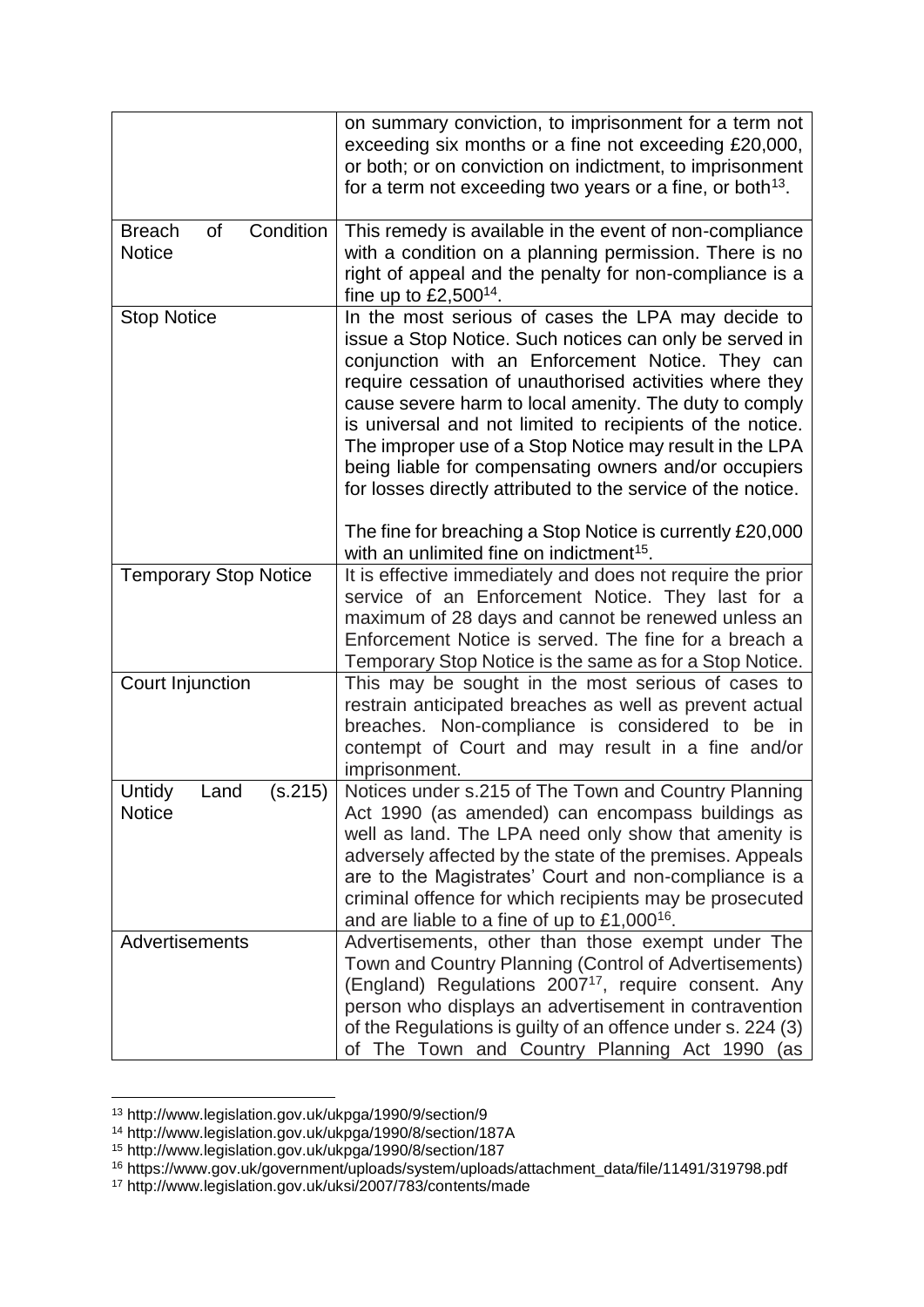|                                                 | amended) and would be liable to a fine upon conviction<br>of up to $£2,500^{18}$ .                                                                                                                                                                                                                                                                                                                                                                                                                                                                                                                                                                                                                 |
|-------------------------------------------------|----------------------------------------------------------------------------------------------------------------------------------------------------------------------------------------------------------------------------------------------------------------------------------------------------------------------------------------------------------------------------------------------------------------------------------------------------------------------------------------------------------------------------------------------------------------------------------------------------------------------------------------------------------------------------------------------------|
|                                                 | A Discontinuance Notice can be served in respect of<br>adverts that have deemed consent; this is the relevant<br>power where the LPA consider that an advertisement is<br>not appropriate or dangerous. The notice cannot take<br>effect less than 8 weeks after service and the notice<br>carries a right of appeal <sup>19</sup> .                                                                                                                                                                                                                                                                                                                                                               |
| Prosecution                                     | Prosecution is one of the remedies available in respect<br>of a breach of any of the notices listed above (excluding<br>Court Injunctions) and this action will be taken where<br>there is sufficient evidence and it is in the public interest<br>in accordance with the Code for Crown Prosecutors <sup>20</sup> .                                                                                                                                                                                                                                                                                                                                                                               |
|                                                 | If found guilty of the offence the Defendant may incur the<br>costs of the LPA in bringing the prosecution; any<br>resultant fines imposed; any costs incurred themselves<br>directly in seeking legal representation; and have a<br>resultant criminal record.                                                                                                                                                                                                                                                                                                                                                                                                                                    |
| The Proceeds of Crime<br>Act $2002^{21}$ (POCA) | The Act provides for the confiscation or civil recovery of<br>proceeds of crime. POCA deals with a wide range of<br>matters relevant to planning. Including confiscation<br>orders against convicted individuals (requiring payment<br>to the State based upon the benefit obtained from their<br>crimes) and civil recovery of proceeds of crime from un-<br>convicted individuals. Where a prosecution concerns<br>offending conduct falling within the relevant tests under<br>the Proceeds of Crime Act 2002, the Council will<br>consider seeking a confiscation order to remove the<br>benefit obtained from such criminal conduct. This sends<br>a clear message 'that crime does not pay'. |
| The Powers of Entry                             | The Powers of Entry the LPA has to investigate potential<br>breaches of planning control are;<br>S. 196A, s. 196B (Power of Entry following issue<br>of a warrant) and s. 196C (supplemental<br>provisions relating to Power of Entry) of The Town<br>and Country Planning Act 1990 (as amended by<br>the Planning and Compensation Act 2004).<br>S. 214B, 214C (Power of Entry following issue of<br>$\bullet$<br>a warrant) and s. 214D (supplemental provisions<br>relating to Power of Entry).<br>S. 225 of the Town and Country Planning Act<br>1990 (only entitles access to buildings which<br>have public access).                                                                         |

<sup>18</sup> http://www.legislation.gov.uk/ukpga/1990/8/section/224

**.** 

<sup>19</sup> http://www.legislation.gov.uk/uksi/2007/783/regulation/8/made

<sup>&</sup>lt;sup>20</sup> https://www.cps.gov.uk/publications/docs/code\_2013\_accessible\_english.pdf

<sup>21</sup> http://www.legislation.gov.uk/ukpga/2002/29/contents